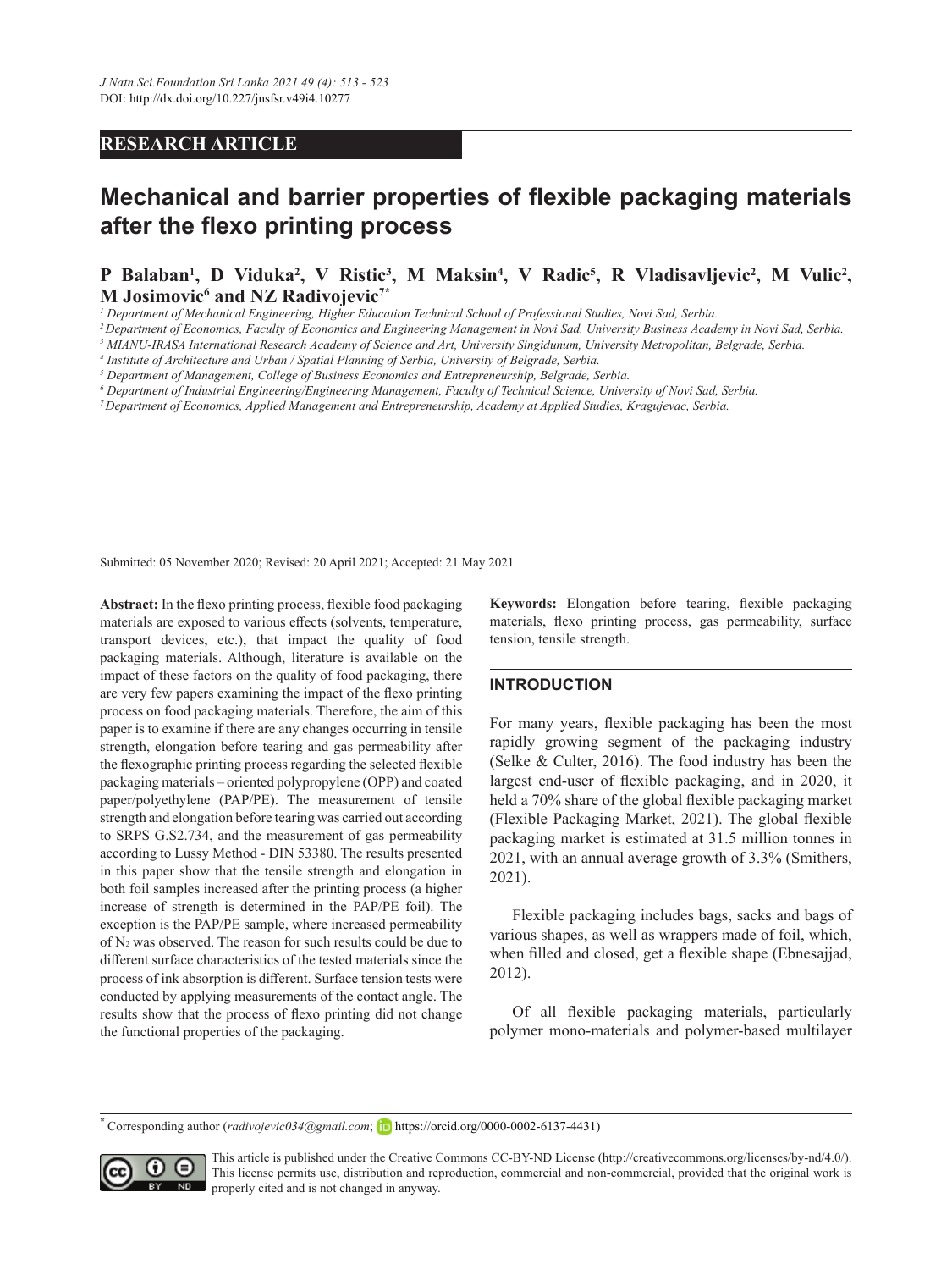materials), are extensively used in the packaging industry and have a wide application in food packaging (Palić *et al*., 2019; Żołek-Tryznowska *et al*., 2020). The reason for that is having good properties such as low cost, low weight, tolerability with content (especially foodstuff), appropriate barrier, mechanical and optical properties, as well as suitability for processing by printing and packaging machines (Perić-Maretić *et al*., 2004; ShaguftaIshteyaq *et al*., 2019).

Among other characteristics of flexible packaging foils, tensile strength, elongation and permeability, are the key performance requirements and have a significant place within the general characteristics of printed packaging products made of polymeric materials (Ebnesajjad, 2013).

Barrier properties of polymers are low permeation by light, oxygen, moisture, CO<sub>2</sub>, aroma, or fat (Desnica *et al*., 2015). These characteristics are very important because the contact between atmospheric gases and food products can lead to biochemical or physical reactions that can affect the food quality (Fotie *et al*., 2017). Packaging materials have different barrier properties to gases. Packaging materials are characterized by the property of porosity or permeability. Porosity is a characteristic of paper where the diffusion of gases occurs physically by the transition of molecules between the interpores of the material. Permeability is a physicochemical process where the passage of gas molecules is done by the influence of chemical affinity or solubility. The molecules absorb on the surface of the material, then diffuse in the direction of the concentration gradient through the foil, and then desorb on the other side.

Tensile strength and elongation are important mechanical properties of foil. These parameters show the suitability of the material for manufacturing during the entire technological process (printing, lamination, packing), as well as resistance during transport, handling and storage. Insufficient strength can lead to cracking of the material and seizing production (Izdebska & Thomas, 2015). Also, just as with other thermoplastic materials, the resistance to elongation of OPP film decreases as the temperature increases (Flexographic Technical Association, 1999).

The packaging should be able to withstand the operations of further production and processing, handling, transport and distribution of food in it (Balaban-Djurdjev, 2006; Izdebska *et al*., 2015, Marangoni *et al*., 2020). In previous research conducted by Hertlein (1997); Rubino *et al*. (2001); Mrkić *et al*. (2007), and Siracusa (2012), it has been found that processes of production, handling, packaging and printing can affect some characteristics of flexible packaging materials, primarily barrier properties. For example, the absorption of vapours or liquids from the environment can cause a decrease in mechanical properties (Siracusa, 2012; Sangroniz *et al*., 2019). It has been found that the mechanical stress of the folds causes changes in the properties of the barrier, both monofilm and laminate. In general, the largest change in gas permeability with an increased stress cycle was observed in the film having a metalized layer in the structure (Hertlein, 1997; Mrkić *et al*., 2007; Siracusa, 2012).

The main characteristics of unprinted packaging foils are more or less researched and known (Dunn, 2015), and much data on these characteristics are given by the manufacturer of packaging foils to potential buyers. The material datasheet can be a useful tool for assessing the attributes of material in a stable state (Dunno, 2017), but is usually limited in terms of material performance due to, e.g. heat treatment (Ašonja *et al*., 2013; Han *et al*., 2018). These and other phenomena can have a negative impact on the performance and shelf life of products packaged in this material (Dunno, 2017).

Flexographic printing is one of the most widely used procedures for printing flexible packaging today (Bolanča *et al*., 2015). Flexo printing is a technique of direct rotary printing that uses printing plates made of rubber or photopolymer material. Printing plates are mounted on the printing cylinder and inked by the anilox that transfers fast-drying printing ink. It is possible to print on almost all substrates (absorbent and nonabsorbent) (Izdebska & Thomas, 2015).

In flexographic printing, changes can occur primarily in the printing machine during the printing process, due to the direct action of machine elements, primarily printing and transport devices and solvents on the foil, or the indirect effect of energy through the medium (in the case of devices for drying printed foils) or the energy field (e.g., in the corona process) (Balaban-Đurđev, 2006; Gosh, 2015).

In addition to examining the change of the mechanical and barrier characteristics, the influence of ink acceptance on the printed material was also investigated. One of the factors that significantly affect the quality of the flexo print is wetting of the ink on the substrate, as well as wetting of the ink on ink. Factors that affect the wetting are surface tension of the ink and surface energy of the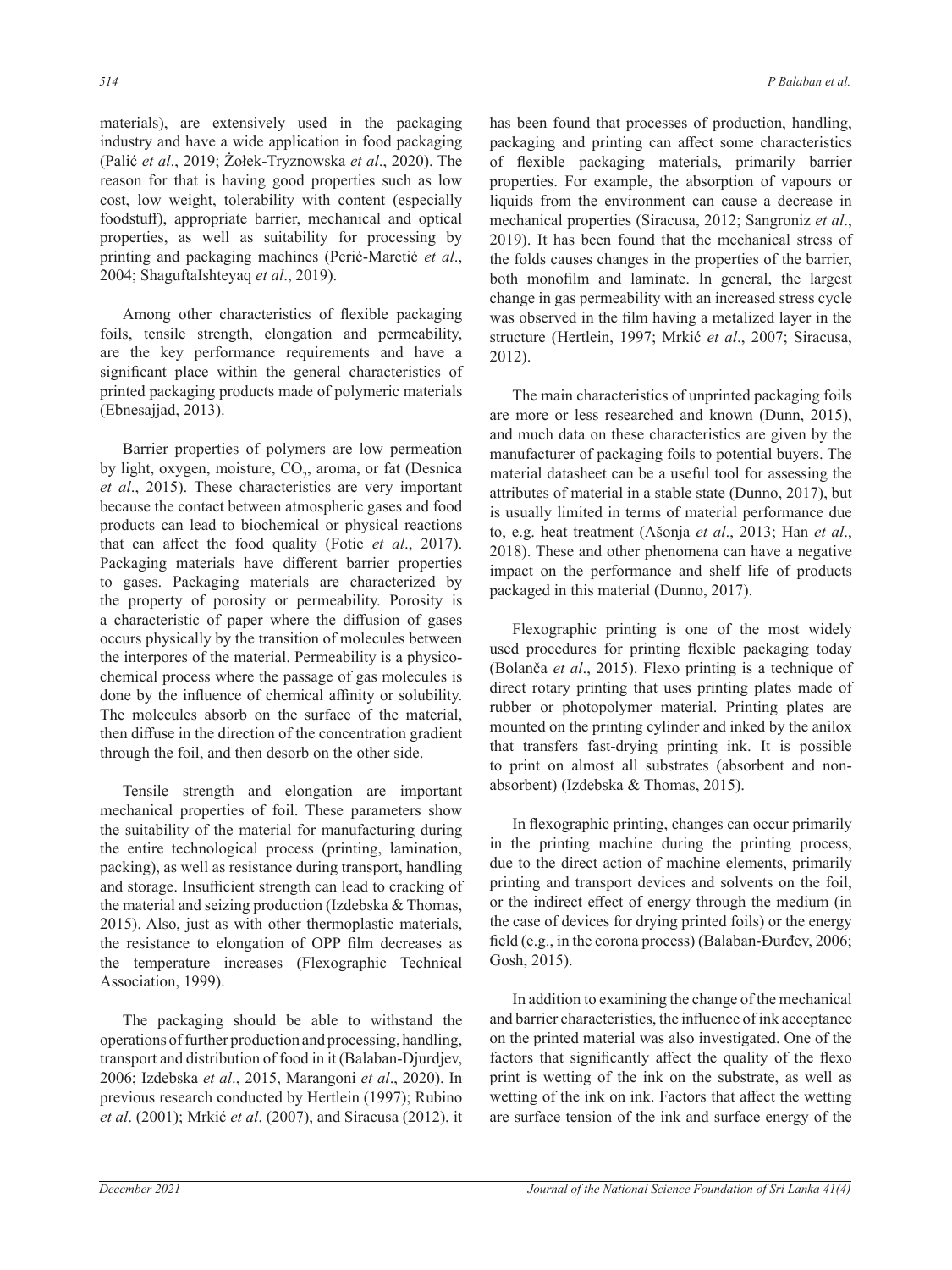substrate. These two factors must remain in a certain ratio in order to avoid poor ink acceptance on the substrate or the ink on the ink (Izdebska & Thomas, 2015; Aydemir *et al*., 2020). In this paper, the calculation of the surface tension of the tested materials is performed through contact angle measurements.

In practice, as well as in the literature, the question of whether to what extent and why the stated characteristics change in the printing process is often neglected (or only assessments of a qualitative nature are given).

In order to give a solution to the issue, the aim of this study was to examine whether the mechanical and barrier characteristics of flexible packaging foils remain the same after the flexographic printing process and thus determine whether there are quantitative changes that may affect their characteristics. The samples were taken from the industrial flexo printing process.

Packaging materials that were selected for testing are in the production program of one domestic printing facility: monomaterial-oriented polypropylene (OPP) and multilayer foil-coated paper/polyethylene (PAP/PE).

### **METHODOLOGY**

### **Flexo printing machine**

In general, flexo printing machines consist of four aggregates, which can be with various variations. These are unwinding and rewinding devices, printing and drying devices and devices for transporting and guiding foils. Particularly, important for this work are the phases with a direct interaction between the work process and the printing material (foil) (Balaban-Đurđev, 2006). These are primarily devices for printing, transport and drying of printed foils.

The most important part of the printing machine is the device for dyeing or colour transfer. This colour transfer is done with an anilox roll that transfers a precise amount of ink onto the printing plate. The volume of the ink transferred to the printing plate is determined by the number and size of engraved cells on the surface of the anilox roll. The doctor blades remove the excess ink.

In the process of guiding the foil strip through the printing machine, complex physical operations occur, the consequence of which is the appearance of stress and elongation of the foil. Changes in these characteristics of the foil during printing process is mostly due to the action of temperature and tensile forces, that affect the print quality or the appearance of deviations in the colour register, the length of repetition and the creation of folds in the printing foil.

The drying of printed foils has a significant impact on the quality of printing. At elevated drying temperatures (approx. 100–115 °C), changes in the properties of the foils are possible (excessive elongation of the foil can occur and thus cause the web tension to be incorrect). The possible influence on the tested characteristics of the films is due to intercooling.

Flexo printing predominantly uses solvents of the evaporation range below 100 °C. The drying time of the ink depends on the evaporation temperature of the solvent, on the speed of the foil, the heat input and the turbulence of the air. The time in which the printed ink must dry without problems occurring in the next printing device (e.g., problems with ink trapping) is measured in fractions of a second. On such a short distance between individual printing devices, approx. 80–85% of the solvent from the ink must be removed, and the remaining part is eliminated during the final drying in the channel. The materials referred to in this paper are printed on a 'flexotechnic' machine with six dyeing units and a maximum print speed of 140 m/min. The positioning of the inking unit was mechanical.

Printing machine parameters during printing are shown in Table 1. Printing was done in industrial conditions, and the machine parameters, including the anilox roller, were adjusted according to the sample that was printed because the parameters of anilox rollers

**Table 1:** Printing machine settings during printing

| Printing<br>machine | Speed<br>(m/min) | Anilox rolls<br>(lines/cm) | Ink transfer<br>$\text{(cm3/m2)}$ | Anilox cell angle<br>(for all colours in<br>CMYK) | Drying effect                                | Printing pressure |
|---------------------|------------------|----------------------------|-----------------------------------|---------------------------------------------------|----------------------------------------------|-------------------|
| Flexotechnic        | $100 - 140$      | 200                        |                                   | $45^{\circ}$                                      | intermediate drying 30%,<br>final drying 90% | Manually adjusted |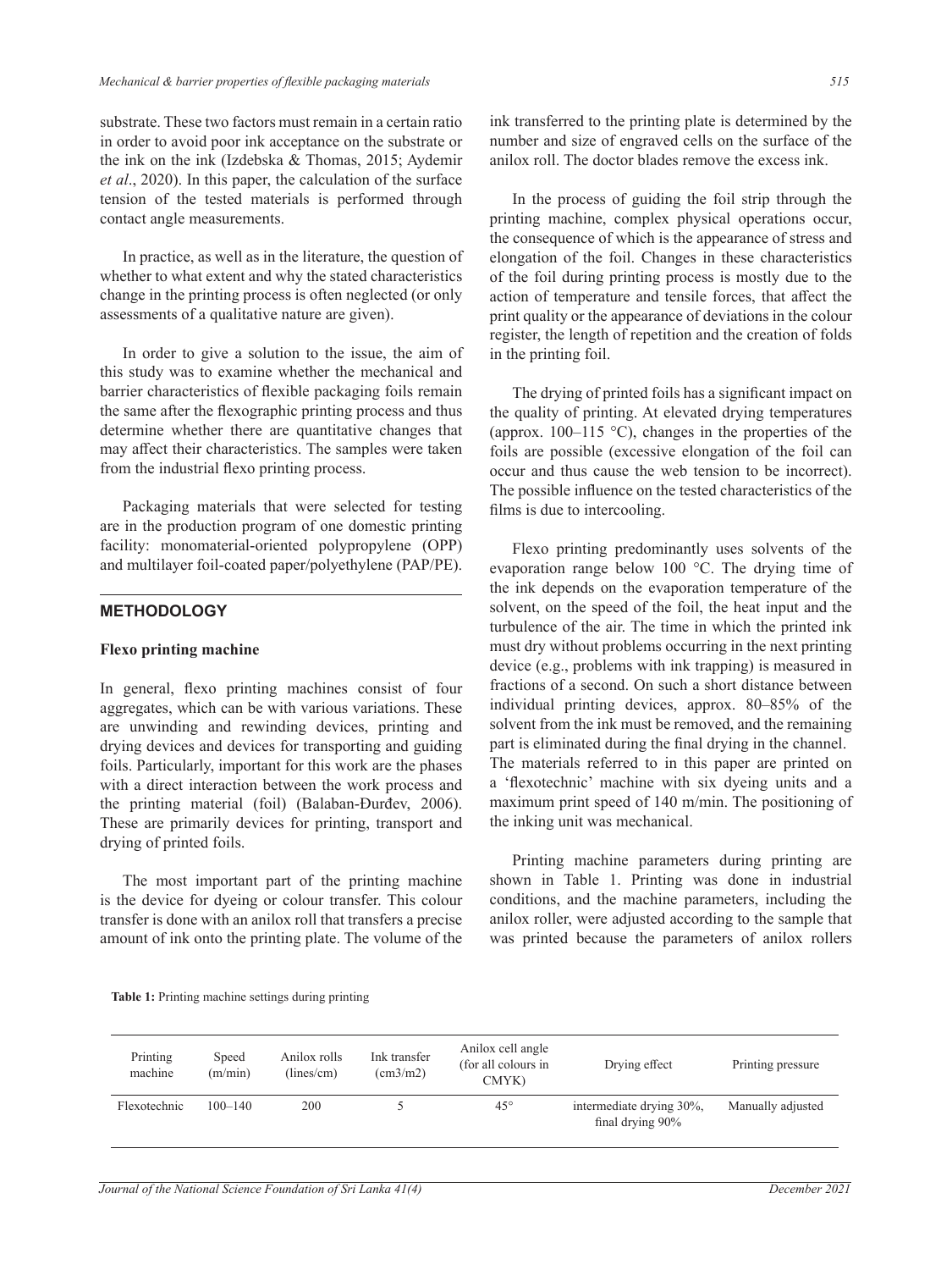depend on the type of the printed image. Screen ruling in this experiment was 200 L/cm, which is mostly used for printing halftone images (Izdebska & Thomas, 2015). The ink capacity of the anilox roller in the experiment was 5 cm3 /m2 . Solvent printing flexo inks based on nitrocellulose, with a viscosity of 15–20 seconds, were used.

### **Printing materials**

In the production of polymer films, macromolecules in a melt are arranged randomly and in a 'relaxed' state in all three directions, homogeneously, such as in cast or blown films. The distribution of macromolecules in a melt is always isotropic. If the film stretches at an elevated temperature in a certain direction, the macromolecules will be under tension. If such a film cools to room temperature, the stresses and positions of the macromolecules freeze, and the macromolecules are fixed in their new dimension. The dimensions of such a film are constant even if heated for a long time at an elevated temperature (Gosh, 2015).

Oriented films are obtained by stretching previously produced films in one (longitudinal) direction or in both (longitudinal and transverse) directions. This process improves the quality characteristics of the produced films. Compared to non-oriented, oriented films, which increase the tensile strength and elongation at break in the direction of stretching, more transparent and higher smoothness films are obtained, and to some extent, the barrier characteristics for gases and water vapour are improved. In biaxially oriented films, the macromolecules are stretched in the longitudinal and transverse directions (the ratios of stretching are adjustable).

In this paper, polyethylene (PE) does not appear as a monofoil but as a component of a multilayer PAP/PE foil, made by extrusion process with a slightly coated paper surface. Coating and roughness tolerances are not controlled. For the examination of the characteristics of the foils in this study, samples of unprinted foils were used followed by the examination of the printed foils.

The properties of tested OPP and PAP/PE foil were:

- Oriented polypropylene film (OPP) with a thickness of 20  $\mu$ m, and unit weight of 18.20 g/m<sup>2</sup>,
- Multilayer material with a coated paper as a layer and polyethylene as an inner layer (PAP/PE) which is in contact with the product, with a thickness of 72  $\mu$ m and unit weight of 69.25 g/m<sup>2</sup> (paper 47.85 g; polyethylene 21.40 g).

### **Surface tension**

In the case of non-polar materials that include the tested polypropylene, the surface of the foil to be printed is pretreated in order to increase the polarity of the surface. This surface treatment of the foil (mainly by the corona process through electrical discharge) achieves the effect of surface oxidation, and the existing non-polar structure is converted into polar groups (Aydemir *et al*., 2021). This significantly improves the print quality, adhesion and chemical affinity, which are a condition for the optimal process of printing, laminating and coating (Aydemir *et al*., 2021).

The foils tested in the study come to the printing facility after pre-processed by the corona process and proves the provestor of proves the proves the principal term of proves the print quality,  $\frac{1}{2}$  and  $\frac{1}{2}$ therefore, not additionally processed (by the corona process) before printing. structure is converted in the polar groups (and printing the coron in the printing the print  $\alpha$ ). The print  $\alpha$ (Aydemir *et al*., 2021).

In flexo printing houses, the usual surface tension measurement is performed using a liquid with known surface tension. The surface tension of the foil then corresponds to the surface tension of the test liquid. With this method, it is only possible to determine the interval  $\mathbf{r}$ in which the surface tension of the foil is located, which is usually 2 mN/m. Using this test, as well as the test with a special pen with a surface tension of 38 mN/m  $t_{\text{total}}$  a special peri-with a surface tension of 56 min. possible to approximately determine the surface tension. If the study printing flowses, the usual surface tension  $\frac{1}{\sqrt{1-\frac{1}{\sqrt{1-\frac{1}{\sqrt{1-\frac{1}{\sqrt{1-\frac{1}{\sqrt{1-\frac{1}{\sqrt{1-\frac{1}{\sqrt{1-\frac{1}{\sqrt{1-\frac{1}{\sqrt{1-\frac{1}{\sqrt{1-\frac{1}{\sqrt{1-\frac{1}{\sqrt{1-\frac{1}{\sqrt{1-\frac{1}{\sqrt{1-\frac{1}{\sqrt{1-\frac{1}{\sqrt{1-\frac{1}{\sqrt{1-\frac{1}{\sqrt{1-\frac{1}{\sqrt{1-\frac{1}{\sqrt{1-\frac{1}{\sqrt{1-\frac{1}{\sqrt{1-\frac{1}{\sqrt{1-\frac{1}{\sqrt{1-\frac{1$ normally used in operating conditions), it is only  $\frac{1}{\sqrt{1-\frac{1}{n}}}$ 

The surface tension of solids can only be measured indirectly. The most common method is based on the measurement of the contact angle. The determination of the surface tension of solids is based on the fact that the shape of a drop of a liquid on a solid body depends on the surface tension of the materials in contact. The the shape of a drop of a liquid on a solid body depends on the surface tension of the materials in contact. The surface tension calculation is based on the Young-Dupre equation, where  $\sigma_s$  = surface free energy,  $\sigma_{sl}$  = interfacial  $\sigma_{\text{g}}$  interfacial tension between the liquid and solid,  $\sigma_{\text{l}}$  = surface tension of the liquid (Krüss Application Report, 2014): 2014): The surface tension of solids can only be measured in the most common method is based on the on the surface tension of the materials in contact. The  $\frac{1}{2}$ 21191011 (<br>2f the lig

$$
\sigma_s = \sigma_{sl} + \sigma_l \cdot \cos\theta \qquad \qquad \dots (1)
$$

σ<sub>l</sub> are measurable. The quantities σ<sub>s</sub> and σ<sub>sl</sub> cannot be solid body can be indirectly characterised by measuring or calculating the size of the contact angle. The problem which defines the surface tension of a solid ( $\sigma_s$ ) and a liquid  $(\sigma_i)$  as the sum of the dispersive (non-polar) -  $\sigma_d$ The contact angle θ and the surface tension of the liquid  $\sigma$  are measurable. The quantities  $\sigma$  and  $\sigma$  cannot be determined experimentally. However, the surface of a is solved with the help of Fowkes' theoretical setting, and polar part -  $\sigma_{p}$ :

$$
\sigma_l = \sigma_l^p + \sigma_l^d \qquad \qquad \dots (2)
$$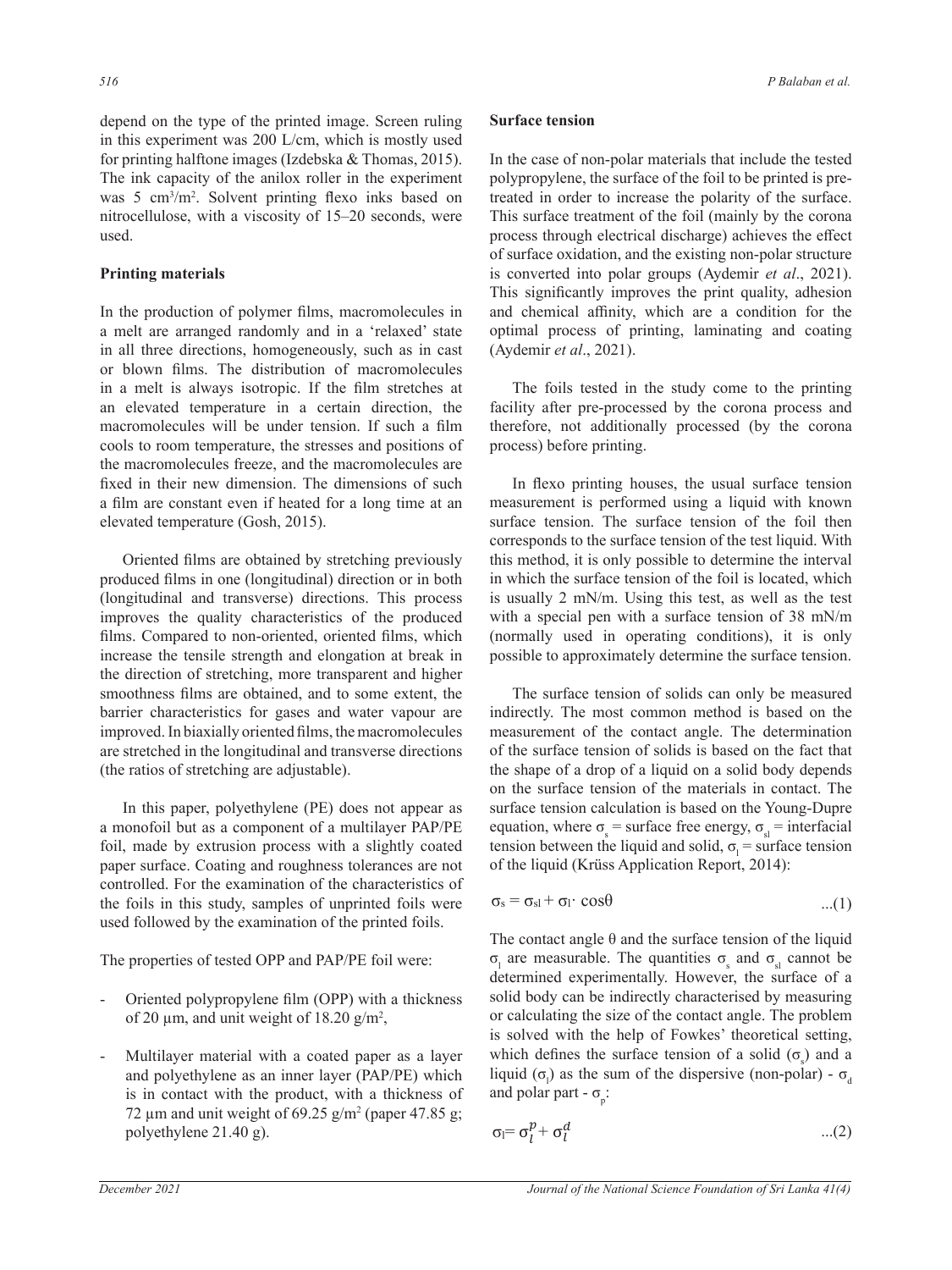*Mechanical & barrier properties of flexible packaging materials <i>simulation simulation 517* 

$$
\sigma_{s} = \sigma_{s}^{p} + \sigma_{s}^{d} \tag{3}
$$

method that uses the values of contact angle of two test  $\sigma_s^p = a^2$  (polar part) ...(9) standard method for calculating the surface free energy  $\sigma_s^p = a^2$  (polar part) ...(10) of a solid from the contact angle with several liquids  $\frac{d}{dx}$ (Aydemir *et al.*, 2019). In this way, the surfarenergy is divided into polar and non-polar parts. The Owens, Wendt, Rabel and Kaelble (OWRK) is a  $\sigma^p = a^2$  (*l* liquids with a known polar and dispersive part. It is a (Aydemir *et al.*, 2019). In this way, the surface free  $\sigma_s = \sigma_s^p + \sigma_s^d$ Aydemir *et al.*, 2019). In this way<br>energy is divided into polar and non-p

By combining or arranging the equations of Young, Owens, Wendt and Rabel, the equation is as follows: By combining or arranging the equal to  $\frac{1}{2}$ 

$$
\frac{1+\cos\theta}{2} \cdot \frac{\sigma_l}{\sqrt{\sigma_l^d}} = \sqrt{\sigma_s^p} \cdot \sqrt{\frac{\sigma_l^p}{\sigma_l^d}} + \sqrt{\sigma_s^d}
$$

This expression represents the equation of the straight  $\theta$  on t line:  $T_{\text{max}}$ *y* expression represents the eq This expression represents the expression represents the straight lines:  $\Gamma$ 

$$
y = ax + b
$$
   
the t  
been

 $W$ here,

$$
x = \sqrt{\frac{\sigma_i - \sigma_i^d}{\sigma_i^d}} = \sqrt{\frac{\sigma_i^p}{\sigma_i^d}}
$$
  
\n
$$
y = \frac{1 + \cos \theta}{2} \cdot \frac{\sigma_i}{\sqrt{\sigma_i^d}}
$$
  
\nTensile strength and elongation  
\ndetermined by the method of SRPS G.S2.734. Both  
\nmaterials were tested on an Instron machine (Instron  
\nUniversity of the method of SNPS G.S2.734.

If the values of the total surface tension  $(\sigma_l)$  and of packaging materials were cut<br>the polar and disparsion part  $(\sigma_l^p)$  and  $\sigma_l^d$  are known for  $\sigma_l^e$  and  $\sigma_l^d$  are known for  $\sigma_l^e$ mc ic<br>t angl: using the above expressions, the line can be determined  $\overline{\sigma}_B = \frac{F_B}{A}$  [N/mm<sup>2</sup>] ...(12)<br>(by linear regression), on which the values can be read  $\overline{\sigma}_B = \frac{F_B}{A}$  [N/mm<sup>2</sup>] as the corresponding contact angles of the droplet. Then,<br>using the above expressions the line can be determined<br> $F_n$  (12) as the corresponding contact angles of the droplet. Then,<br>using the above expressions, the line can be determined<br>(by linear regression), on which the values can be read<br> $\overline{\sigma}_B = \frac{F_B}{A}$  [N/mm<sup>2</sup>]<br>(by linear regression) directly.  $F = \text{value of the breaking force}$ The coefficient of line *a* and section *b* is calculated according to the following equations: directly. *<sup>x</sup> <sup>x</sup>*

The coefficient of line *a* and section *b* is calculated  $A = i$ according to the following equations:

$$
a = \frac{\sum x_i \cdot y_i - \frac{\sum x_i \cdot \sum y_i}{n}}{\sum (x_i)^2 - \frac{(\sum x_i)^2}{n}}
$$
\n
$$
= \sum (x_i)^2 - \frac{(\sum x_i)^2}{n}
$$
\n
$$
= \sum (x_i)^2 - \frac{(\sum x_i)^2}{n}
$$
\n
$$
= \sum (x_i)^2 - \frac{(\sum x_i)^2}{n}
$$
\n
$$
= \sum (x_i)^2 - \frac{(\sum x_i)^2}{n}
$$
\n
$$
= \sum (x_i)^2 - \frac{(\sum x_i)^2}{n}
$$
\n
$$
= \sum (x_i)^2 - \frac{(\sum x_i)^2}{n}
$$
\n
$$
= \sum (x_i)^2 - \frac{(\sum x_i)^2}{n}
$$
\n
$$
= \sum (x_i)^2 - \frac{(\sum x_i)^2}{n}
$$
\n
$$
= \sum (x_i)^2 - \frac{(\sum x_i)^2}{n}
$$
\n
$$
= \sum (x_i)^2 - \frac{(\sum x_i)^2}{n}
$$
\n
$$
= \sum (x_i)^2 - \frac{(\sum x_i)^2}{n}
$$
\n
$$
= \sum (x_i)^2 - \frac{(\sum x_i)^2}{n}
$$
\n
$$
= \sum (x_i)^2 - \frac{(\sum x_i)^2}{n}
$$
\n
$$
= \sum (x_i)^2 - \frac{(\sum x_i)^2}{n}
$$
\n
$$
= \sum (x_i)^2 - \frac{(\sum x_i)^2}{n}
$$
\n
$$
= \sum (x_i)^2 - \frac{(\sum x_i)^2}{n}
$$
\n
$$
= \sum (x_i)^2 - \frac{(\sum x_i)^2}{n}
$$
\n
$$
= \sum (x_i)^2 - \frac{(\sum x_i)^2}{n}
$$
\n
$$
= \sum (x_i)^2 - \frac{(\sum x_i)^2}{n}
$$
\n
$$
= \sum (x_i)^2 - \frac{(\sum x_i)^2}{n}
$$
\n
$$
= \sum (x_i)^2 - \frac{(\sum x_i)^2}{n}
$$
\n
$$
= \sum (x_i)^2 - \frac{(\sum x_i)^2}{n}
$$
\n
$$
= \sum (x_i)^2 - \frac{(\sum x_i)^2}{n}
$$
\n
$$
= \sum (x_i)^2 - \frac{
$$

$$
b = \frac{\sum x_i \cdot (\sum x_i \cdot y_i) - (\sum y_i) \cdot (\sum x_i^2)}{(\sum x_i)^2 - n \cdot (\sum x_i^2)}
$$
 length before testing (*l*<sub>1</sub>):  
....(8) 
$$
\varepsilon = \frac{l_2 - l_1}{l} \cdot 100 \, [^{\circ}\text{O}] \tag{13}
$$

 $x_i$ ,  $y_i$  - the coordinates of the points calculated for the<br>individual test fluids according to the above equations  $l$  -the length of the foil sample at the moment of te individual test fluids according to the above equations.

According to the above equations (Owens & Wendt, 1969),  $1969$ ,  $1969$ ,  $1969$ ,  $1969$ ,  $1969$ ,  $1969$ 

$$
\sigma_s^p = a^2 \text{ (polar part)} \qquad \qquad \dots (9)
$$

$$
\sigma_s^p = a^2 \text{ (polar part)} \qquad \qquad \dots (10)
$$

$$
\sigma_s = \sigma_s^p + \sigma_s^d \text{ (total surface tension)} \qquad \qquad \dots (11)
$$

 $\mathbb{R}^n$  arrangement and Rabel, the equation of the surface tension of the foils in on the sample. The drop is recorded with a camera, and 2012). The principle of measuring the contact angle is this paper was performed using the sessile drop method the video is analysed. Based on the mean values of five The calculation of the surface tension of the surface tension in the integrated using the DSA 25 device from Krüss with the integrated me video is analysed. Based on the mean variate of five  $\mathbf{I}$  $\ldots$  (5) the test liquids, the total surface tension of the films has  $\overline{\sigma_s^d}$  image processing (Software Zur Tropfenkonturanalyse, If the values of the values of the polar and of the polar and dispersion part (σε το τρόποιο part (σε τρόποιο part (σε τρόποιο part (σε τρόποιο part (σε τρόποιο part (σε τρόποιο part (σε τρόποιο part (σε τρόποιο part (σε based on the fact that a drop of the test liquid is dosed based on the values of the measured contact angles been calculated.  $\sim$  video is analysed. Based on the mean values of  $\sim$  $\beta$  denote the fact that a drop of the sample. The sample is  $\alpha$ 

If the values of the bias surface tension ( $\sigma_l$ ) and of  $200 \text{ mm} \times 15 \text{ mm}$ . The initial distance of the clamps was<br>the polar and dispersion part ( $\sigma_l^p$  and  $\sigma_l^d$ ) are known for  $100 \text{ mm}$ , and the crosshead speed w  $200 \text{ mm} \times 15 \text{ mm}$ . The initial distance of the clamps was different liquids with which the test is performed, as well the single strength is calculated according to the formula:  $\frac{1}{2}$  of packaging materials were cut into dimensions **TERTIFE CONSTRON MODEL TESTING INSTRUMENT CONSTRUMENT CONSTRUMENT** CONSTRUMENT ON THE DETERMINIVERS ON A 2401 DETERMINIVERS ON SPACE OF THE UNIVERSITY OF THE UNIVERSITY OF THE UNIVERSITY OF THE UNIVERSITY OF THE UNIVERSIT Universal Testing Instrument, Model No 4301). Samples tensile strength is calculated according to the formula: 100 mm, and the crosshead speed was 400 mm/min. The determined by the include

$$
\overline{\sigma}_B = \frac{F_B}{A} \text{ [N/mm}^2 \text{]} \tag{12}
$$

 $F_B$  as which the test is performed, as well as the corresponding corresponding corresponding contact angles of the droplet.  $T$  above expressions, the can be determined (by  $\Gamma$  and which the values of the breaking force [N]  $F$  $F_B$  - value of the breaking force [N]  $F_B$  - value of the breaking force  $F_B$ 

 $\alpha$  according to the following equations: the line can be determined (by linear regression), on which the values can be determined (can be determined as  $\alpha$ ), on which the values can be determined (can be determined as The coefficient of line a and section b is calculated  $A = b \cdot d$  - the smallest initial cross-sectional area of the  $A^B = b \cdot d$  - the smallest initial cross-sectional area of the *A*  $\alpha$  -the smallest initial contract in the smallest initial contract in the foil, may be a smallest initial contract in the foil, may be a smallest initial contract in the foil, may be a smaller than  $\alpha$  and  $\alpha$  an  $A = b \cdot d$  - the smallest initial cross-sectional area of the foil,  $mm<sup>2</sup>$  $\alpha$   $\beta$  -the smallest initial contract in  $\beta$  -the foil, mm<sup>2</sup>

 $\frac{d}{dx}$  -foil the

 $\lim_{t \to \infty} \frac{\log \log \log \log \log \log (l_1)}{l_2}$ : The relative elongation at break  $(\varepsilon)$  is the ratio of The relative elongation at break  $(\varepsilon)$  is the ratio of the absolute elongation of the foil sample  $(l_2-l_1)$  and its

$$
\frac{1}{x_i^2}
$$
...(8)  $\varepsilon = \frac{l_2 - l_1}{l_1} \cdot 100\,\text{[%]}$ ...(13)  
so of the points calculated for the

 $l_1$ <br> $l_2$  -the length of the foil sample at the moment of tearing  $\frac{2}{\sqrt{2}}$  -the foil sample at the moment of teachers of the moment of teachers of teachers of teachers of teachers of teachers of teachers of teachers of teachers of teachers of teachers of teachers of teachers of teac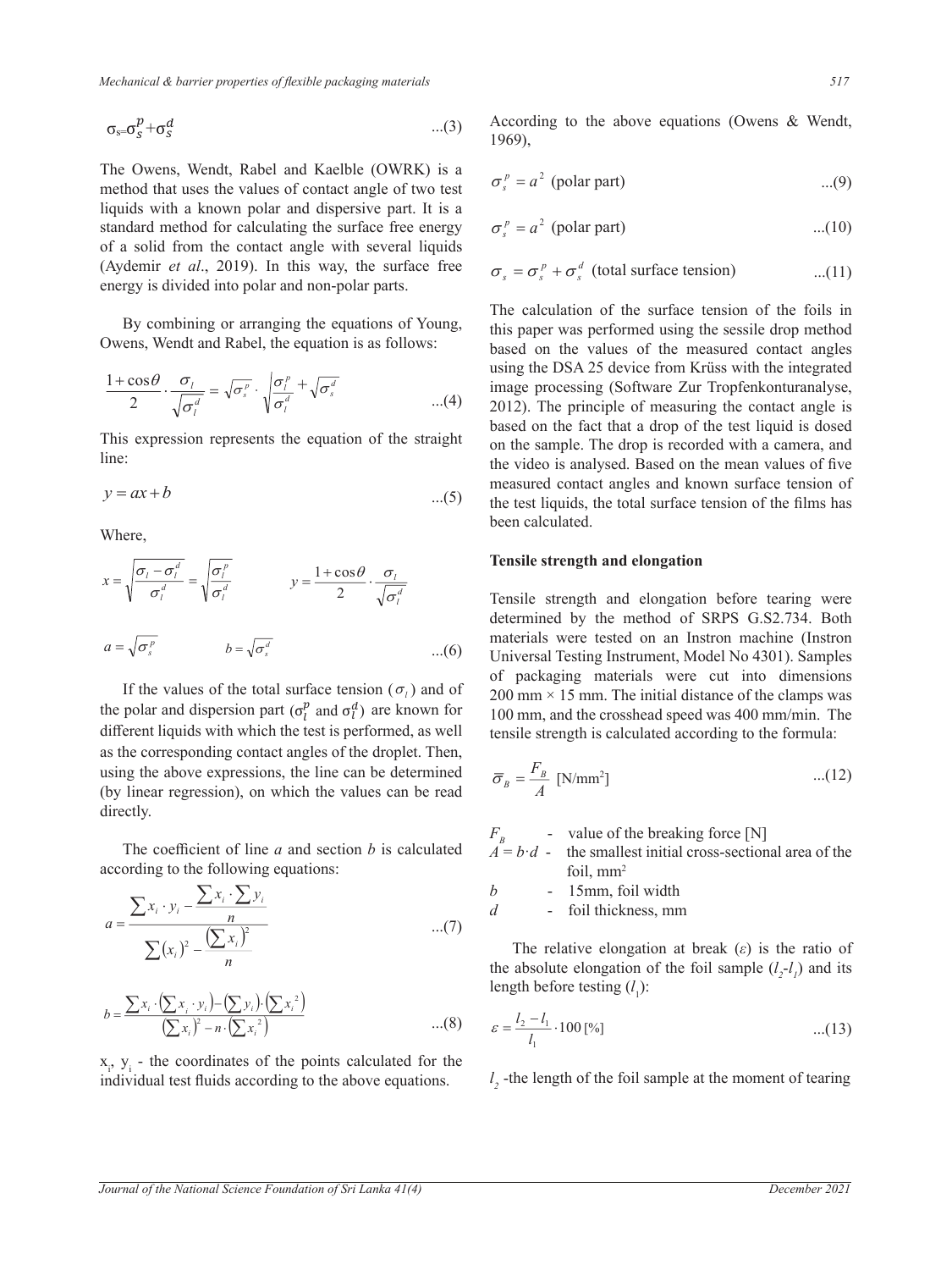The values of tensile strength and elongation are expressed as the mean value of five individual measurements in both the longitudinal and transverse directions. Standard deviation and coefficient of variation are also given. In the case of combined foils, such as the tested foil PAP50 / PE20, the strength of their individual components is different. Hence the increase in strength of this film after printing is expressed with a tearing force of N/15 mm (15 mm-foil width).

### **Gas permeability**

Measurement of gas permeability was performed by the Lussy method according to DIN 53380, on a Lyssy GPM-200 apparatus, with the corresponding Gasokuro Kogyo GC-320 gas chromatography and Hewlett-Packard 3396 A integrator (Lyssy, 1984).

Gas permeability was determined isostatically in a chamber divided by the sample of the tested packaging into two units. In a one chamber, there was pure helium, and in the other, a mixture of gases: oxygen, carbon dioxide, nitrogen (1:1:1). The pressure on both sides of the film was identical (0.2 bar). During the analysis, it gradually came to the saturation of helium, depending on the permeability of the packaging material. The concentration of measured gases in the helium chamber was detected in a chromatogram with an integrator. The retention time is given with the area under the peak, is a function of time, and it represents the amount of permeate from the mixture. The air permeability is calculated on the basis of the known constituent of individual gases in the air. The results of the obtained gas permeability are expressed in units of cm3 m-2 d-1 at a pressure difference of 1 bar.

### **RESULTS AND DISCUSSION**

### **Surface tension**

In order to calculate the surface free energy (SFE) of a solid, using the OWRK method, it is necessary to have at least two liquids with known disperse and polar parts, wherein at least one of the liquids must have a polar part greater than 0 (this choice is made in order to better determine the polar and dispersed fractions), (Kruess Application Report, 2014). The list of the most common measuring liquids can be found in (Kopczynska & Ehrenstein, 2017).

 The surface tension components of the fluids used for calculation are found in Table 2.

**Table 2:** The surface tension components  $(mN/m)$  of the fluids used  $\frac{1}{m}$  of the fluids used materials of the test of the test of materials of the fluids used value of five individual for characterisation of the tested materials

| Liquid          | $\sigma$ | $\sigma_i^d$ | $\sigma_{i}^{p}$ |  |
|-----------------|----------|--------------|------------------|--|
|                 | (mN/m)   | (mN/m)       | (mN/m)           |  |
| Water           | 73.0     | 26.0         | 46.8             |  |
| Ethylene glycol | 47.7     | 26.4         | 21.3             |  |
| $1.4 - dioxane$ | 33.0     | 33.0         | 0.0              |  |

Table 3 shows the measured contact angles and the calculated values of the total (σ<sub>0</sub>) and polar (σ<sub>0</sub>) parts of the tested materials. The surface tension of solvent-based inks (that are used for printing the tested samples) ranges from 20 to 30 mN (Aydemir *et al*., 2021). According to some studies, the surface energy of polymeric materials should be 10 mN/m higher than the surface tension of the ink, although in some studies, this is not decisive (Aydemir *et a*l., 2021). Untreated polymeric materials have non-porous surface, hydrophobic characteristics and show a low value of surface energy and low polarity. In order to achieve adequate ink reception, the required surface energy of plastic materials on a printing press should be greater than 42 mN /m (Morsy *et al*., 2006; Brandt, 2015). As it can be seen from the results in the table, the calculated surface tension is slightly lower than the recommended. The reason for this may be that during the storage surface, free energy decreases (Izdebska & Thomas, 2015). Therefore, corona treatment is recommended just before printing.

**Table 3:** Measured contact angles and surface tension of the tested materials

| Specimen         | PAP/PE       | OPP          |  |
|------------------|--------------|--------------|--|
| Contact angle    | $\Theta$ [°] | $\Theta$ [°] |  |
| Water            | 80.5         | 77.2         |  |
| Ethylene glycol  | 54.4         | 46.9         |  |
| 1,4 - dioxane    | 28.37        | 30.5         |  |
| $\sigma_{t}$     | 33.85        | 35.6         |  |
| $\sigma_{\rm p}$ | 4.8          | 6.58         |  |

Using this method, the surface tension of the polar and non-polar parts of the test materials can be determined. The greater the similarity between liquid and solid material in terms of its polar and dispersed proportions, the better the wetting must be. In general, for good wetting, the surface free energy and its polar interactive component must be increased.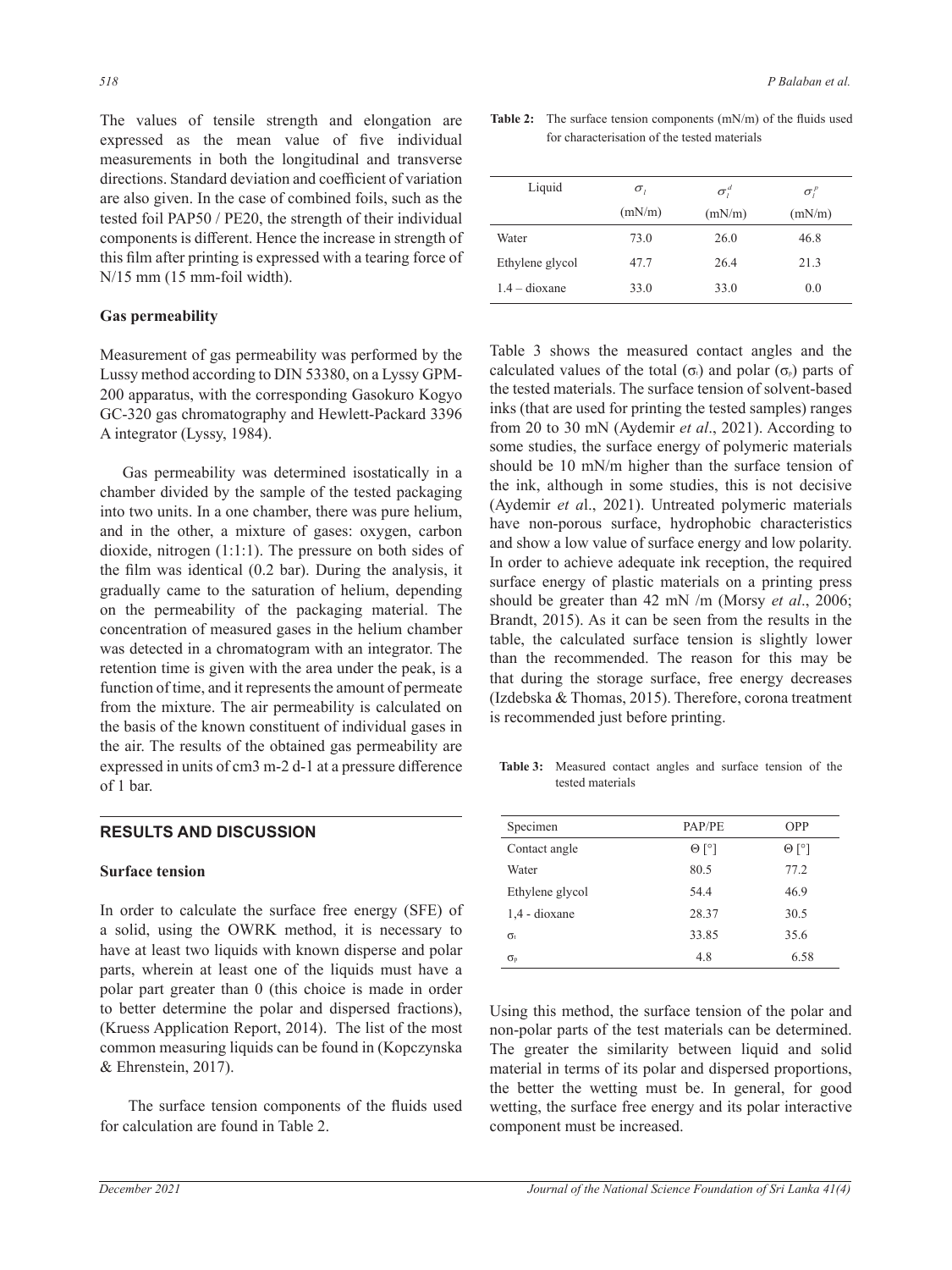The results presented show a slightly higher polar component of the OPP sample (Kopczynska & Ehrenstein, 2017). However, in order to determine whether the cause of sorptive behaviour is energy (contact angle) or geometry (capillarity/porosity) in the examined paper sample, it would be necessary to do Washburn measurements (Zilles, 2000). It can also be seen from the results that the coated paper showed a higher value for contact angle with water, indicating that it has a hydrophobic nature. It also has a lower polar fraction value.

### **Tensile strength and elongation**

Measurements have shown that the tensile strength and elongation before tearing of the OPP and PAP/PE foil increase after the printing process (Tables 4 and 5). When it comes to the OPP foil, the results show that this increase is 3.48% longitudinally, 5.84% transversely, and for the PAP/PE foil, the increase is 6.80% longitudinally and 8.55% transversely.

The results show a higher increase in tensile strength after printing on the PAP/PE foils compared to the OPP foils. The reason could be different surface characteristics of the tested materials and, therefore, different ink transfer. In general, ink transfer takes place in three steps: contact and wetting between the substrate and the ink, immobilisation of part of the ink layer and ink splitting (Thorman, 2018). The interaction between the ink and polymeric materials is a very complex process that depends on the physical and chemical properties of both the ink and the substrate. When applying solventbased ink, a solid film of ink is created by evaporating the solvent at room or slightly elevated temperatures.

The combination of coating, paper/polyethylene material has a cellulose-based surface. In general, the penetration of liquids into porous materials is regulated by two main properties of the system: geometry (capillarity/ porosity) and energy (contact angle) (Zilles, 2000). It is generally accepted that liquid absorption into porous networks can depend on wetting, liquid properties and the pore structure. Namely, cellulose fibres in contact with water and cause structural change (Aydemir, 2019). The reason for the increase of the values of tensile strength and elongation could be a stronger penetration of the binder from the ink and fixation in the capillary structure of the paper part of the foil during drying, due to PAP/PE porous structure . However, due to the fact that porosity is not measured in this study additional tests should be done.

Whether the above explanation also applies to other flexible packaging materials could not be reliably assessed by this investigation. However, this may be the reason for the stated, although slightly smaller, increase in the tensile strength of the tested OPP foils.

The results of the elongation before tearing off of the foils show that the PAP/PE foils have a negligible stretching potential, longitudinally 2.65% before printing, and 2.95% after printing and transversely 9.63% before printing and 6.24% after printing. The tensile strength is higher in the longitudinal direction and the elongation in the transverse direction, which is a consequence of the orientation of the cellulose fibres in the paper.

For the OPP films, the relative elongation was 33.40% longitudinally before printing and 27.94% after printing, and transversely 121.09% before printing and 127.05% after printing. The test results obtained for of oriented PP films are were in accordance with the theoretical explanation of the relationship between their mechanical characteristics in the longitudinal and transverse directions. The film had a higher tensile strength in the longitudinal direction and less elongation in the transverse direction, and the same behaviour was shown after the printing process. The elongation property is especially important in polymeric films that show properties of viscoelastic behaviour (Izdebska & Thomas, 2015) because under unchanged load, the material is constantly elongated. It does not return to its original length but remains elongated. If the printed film stretches permanently after passing through the printing device due to excessive stress, e.g. in the winding device and/or due to overheating in the drying device, then, in the end, the repetition length may be longer than the format length, which can affect the print quality.

However, according to some literature sources (Schröder, 2012), more attention should be paid to the starting point of the tensile test in the measuring range of the so-called secant modulus at an elongation of 1–2%. The linear-elastic, as well as linear-viscoelastic area are especially important because it is in these areas with mild deformations (e.g., 1–2%) that the foil is loaded. For printing and packaging machines, the deformation by stretching the foil is less than 1% (Schröder, 2012).

The first assumption that the printing process, solvent, and drying temperature could cause a decrease in mechanical properties of the tested packaging material was not confirmed by these tests.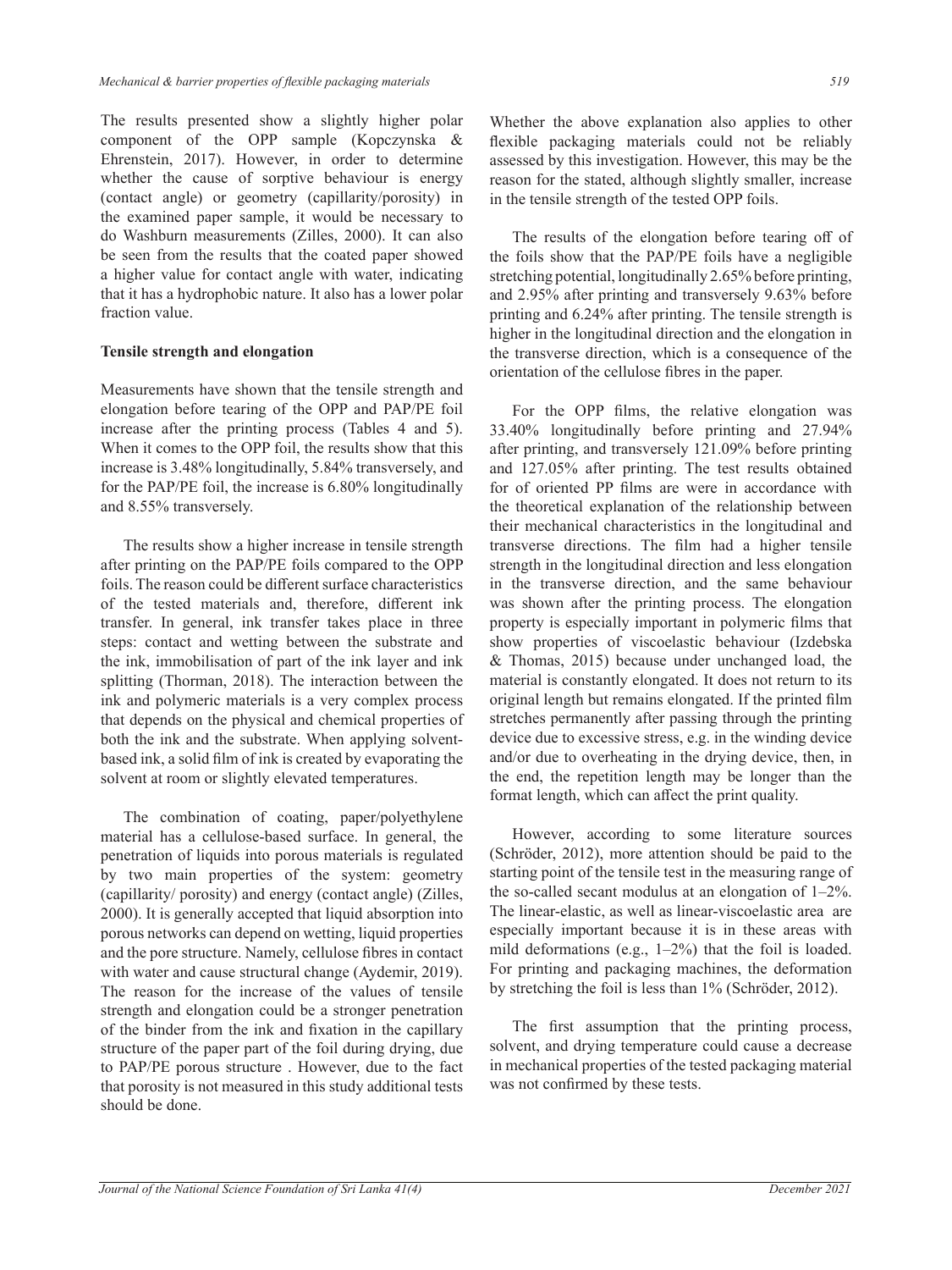|                                            |           | Longitudinal |                |         |           |         | Transverse     |         |
|--------------------------------------------|-----------|--------------|----------------|---------|-----------|---------|----------------|---------|
|                                            | Unprinted | Printed      | Unprinted      | Printed | Unprinted | Printed | Unprinted      | Printed |
| No                                         | $F_B[N]$  |              | $\epsilon$ [%] |         | $F_B[N]$  |         | $\epsilon$ [%] |         |
| 1                                          | 74.71     | 82.52        | 32.28          | 31.54   | 36.86     | 43.6    | 126.53         | 129.12  |
| $\overline{2}$                             | 80.92     | 78.36        | 33.28          | 38.70   | 38.04     | 43.9    | 127.56         | 130.16  |
| 3                                          | 83.37     | 84.56        | 32.54          | 47.41   | 42.80     | 40.9    | 119.91         | 105.17  |
| 4                                          | 81.48     | 91.78        | 35.34          | 37.42   | 41.22     | 38.6    | 106.78         | 110.08  |
| 5                                          | 84.03     | 81.38        | 33.58          | 29.70   | 39.80     | 43.3    | 124.67         | 150.70  |
| $\overline{x}$                             | 80.90     | 83.72        | 33.40          | 36.95   | 39.74     | 42.06   | 121.09         | 125.05  |
| S                                          | 3.70      | 5.032        | 2.16           | 6.973   | 2.376     | 2.268   | 8.52           | 18.165  |
| Kv [%]                                     | 4.57      | 6.01         | 6.47           | 18.87   | 5.98      | 5.39    | 7.00           | 14.52   |
| $\overline{\sigma}_R$ [N/mm <sup>2</sup> ] | 273.67    | 279.10       |                | 132.47  | 140.47    |         |                |         |

Table 4: Tensile strength and elongation of unprinted and printed OPP foils

Table 5: Tensile strength and elongation of unprinted and printed PAP/PE foils  $\mathcal{L}$  and Transverse subsequently the set of  $\mathcal{L}$ 

|                |           |         | Longitudinal   |         | Transverse |         |                |         |
|----------------|-----------|---------|----------------|---------|------------|---------|----------------|---------|
|                | Unprinted | Printed | Unprinted      | Printed | Unprinted  | Printed | Unprinted      | Printed |
| No             | $F_B[N]$  |         | $\epsilon$ [%] |         | $F_B[N]$   |         | $\epsilon$ [%] |         |
|                | 51.83     | 53.70   | 2.54           | 2.66    | 24.33      | 26.56   | 9.13           | 6.92    |
| $\overline{2}$ | 54.90     | 59.55   | 2.91           | 2.71    | 25.02      | 26.34   | 9.63           | 5.81    |
| 3              | 53.25     | 56.68   | 2.57           | 3.00    | 24.36      | 26.07   | 9.55           | 6.24    |
| 4              | 50.74     | 56.72   | 2.67           | 2.92    | 24.75      | 28.41   | 9.45           | 5.93    |
| 5              | 52.26     | 54.25   | 2.59           | 3.47    | 25.45      | 27.12   | 10.38          | 6.32    |
| $\overline{x}$ | 52.60     | 56.18   | 2.65           | 2.95    | 24.78      | 26.90   | 9.63           | 6.24    |
| S              | .57       | 2.33    | 0.15           | 0.11    | 0.447      | 0.99    | 0.46           | 0.43    |
| $K_v$ [%]      | 3.00      | 4.15    | 5.66           | 3.73    | 1.80       | 3.65    | 4.79           | 6.92    |

# **Gas permeability**

The results of gas barrier characteristics of the unprinted for  $N$ , by 5.43%. and printed OPP and the PAP/PE foils are presented in Figures 1 and 2, respectively.

By comparing the mean measured values of the Khalifa (2016) (Table 6). permeability of the unprinted and printed samples of OPP, a decrease in the permeability of the foils after printing **Same Access** Research done by Rub was noticed. In the case of  $CO_2$ , this reduction is 9.54%, that permeation could be in for O2 18.02%, for N2 15.03% and 16.66% for air. In simply by the presence of the case of tested PAP/PE foils, the permeability after that barrier properties impar printing is even higher in some gases:  $CO_2$  - permeability reduced by 47.38 %,  $O_2$  - permeability reduced by

20.64% and air - permeability reduced by 5.93%. The measurements showed an increase in permeability only for  $N_2$  by 5.43%.

1 and 2, respectively. The results obtained can be compared only with available data by Rubino *et al.* (2001) and Yahya and Khalifa (2016) (Table 6).

> Research done by Rubino et al. (2001) concluded that permeation could be influenced by the type, but not simply by the presence of printing ink on the film, and that barrier properties imparted by the film coatings were more important in oxygen transmission than the presence or type of the ink.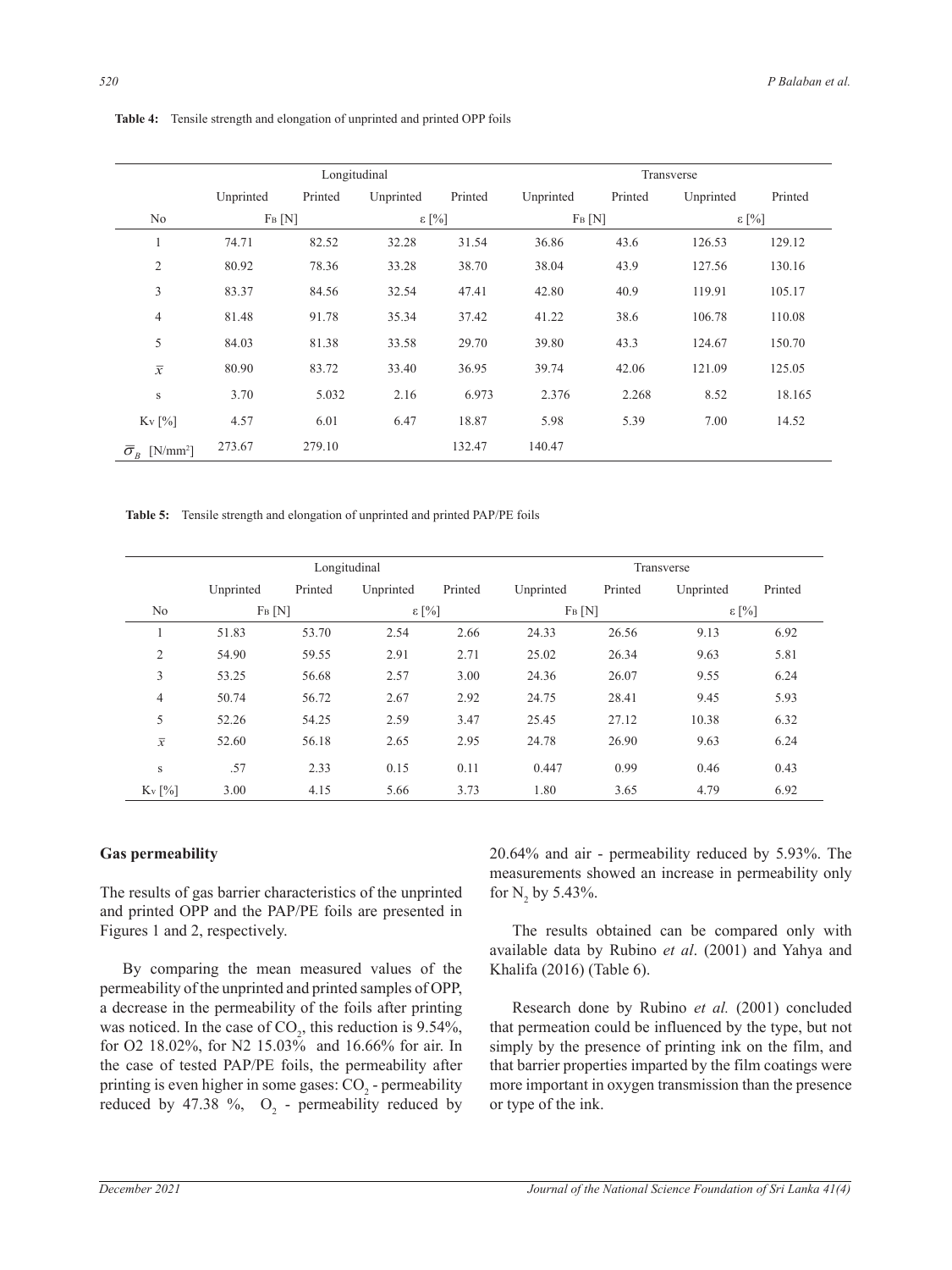

Figure 1: Gas barrier characteristics of unprinted and printed **F** OPP foils



 $1.$ OPP film,  $25 \mu m$ 2.OPP film, 22 µm two-side coated

BOPP film, 20 μm

Material

Rubino *et al.* (2001)

3000 Authors

Yahya & Kha-lifa, (2016)

the tested printed PAP/PE foils compared to the printed should be done. OPP foils could be similar to the increased tensile and polyethylene, due to its structure, is more susceptible explanation for the to colour penetration during the drying process of after the printing pr the printed foil. In this process, one part of the binder the surface energy The results of the results of the reduction of the reduction of the reduction of the reduction of the permeability in relation to the permeability of the foil action) become set The explanation for a higher permeability reduction in strength after printing. The material made from paper from the ink penetrates into the surface structure of the foil and solidifies in it, which fills the micropores. Another part forms a layer of ink tied to the surface of the foil. Both cases could contribute to the reduction of before printing, but the first case is primary for a larger decrease in permeability in the PAP/PE foil.

**Figure 2** Gas barrier characteristics of unprinted and printed PAP/PE foils

A research done by Bohlin (2013) on the porous structure of pigment coatings on paperboard revealed that a more porous coating structure increases ink penetration. However, to verify this statement in this

paper, measurement of porosity of the tested materials should be done.

In another research done by Aydemir *et al*. (2019), an explanation for the increase of the tested characteristics after the printing process can also be found. In this work, the surface energy on matte and glossy coated papers were examined after printing with offset printing ink. It was found that on both papers, the surface energy decreased, although more on the glossy coated papers. The reason for that was that paper fibres absorb the liquid phase of the ink (because of the capillarity action), become saturated with liquids and thus become hydrophobic, which increases the contact angle. That is, wettability decreases.

It should be emphasised that these tests are not to determine the absolute values of permeability of the tested foils and their comparison but to compare the change in permeability after the printing process.



ed Figure 2: Gas barrier characteristics of unprinted and printed PAP/PE foils

aboratory conditions, Oxygen Transmission Rate On uncoated OPP film, which is  $\overline{S}$ 

 $9.54$  18.02% and 16.03% and 16.03% and 16.666% for air. In the case of tested PAP/PE for air. In the permeability of tested PAP/PE for air. In the permeability of the permeability of the permeability of the permeability after printing is even higher in some gases: CO2 - permeability reduced by 47.38 %, O2 - permeability reduced

OTR decreased.

OTR increased

The results obtained can be compared only with available data by Rubino *et al*. (2001) and Yahya & Khalifa

printed with one type of ink, the

On coated OPP film, the oxygen barrier was improved.

Ink layer applica-tion Measurement tech-nique Results

analyser

D3985

Oxygen Transmission Rate (OTR), with Ox-Tran 2/20

Oxygen transmis-sion rate (OTR) ac-cording to ASTM

Laboratory conditions, two different inks

Industrial condi-tions, rotogravure press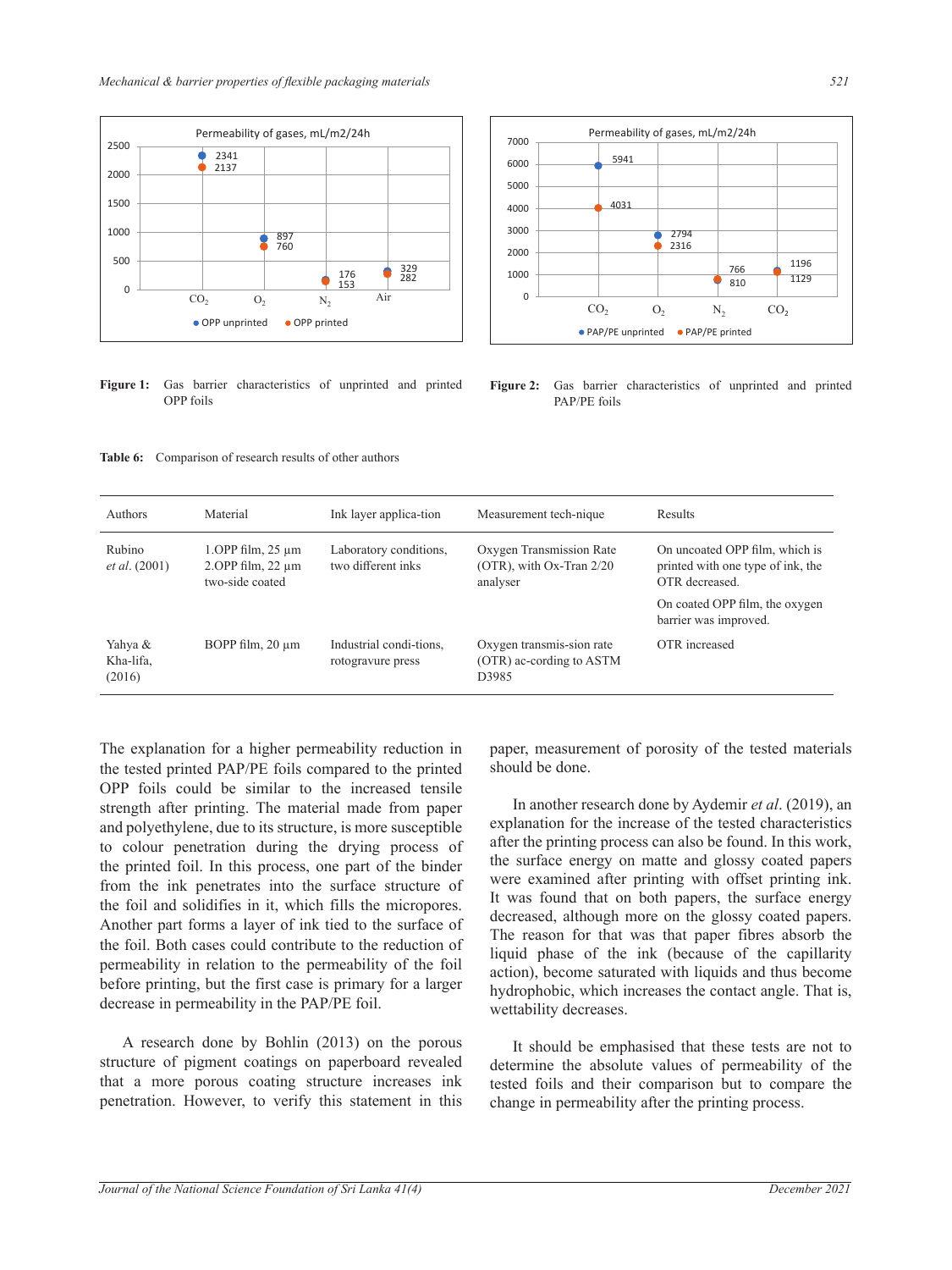### **CONCLUSION**

In this paper, it has been analysed whether changes in the mechanical and barrier characteristics of the two flexible packaging materials (OPP and PAP/PE) occur after the flexographic printing process in industrial conditions. In order to get a clear idea of the interaction between the tested substrates and the ink, the surface energies of the substrates were also obtained by measuring the contact angle via the OWRK method.

 In both the tested flexible materials (OPP and PAP/PE), there was an increase in tensile strength and elongation of the foils after printing. The results show a higher increase in strength after printing on PAP/PE foils compared to OPP foils. As the coated paper is more porous than the polymer foil, the reason for this could be a stronger penetration of the binder from the ink and fixation in the capillary structure of the paper part during drying. However, for further clarifications of the sorptive behaviour on porous materials, it would be necessary to make additional measurements (e.g., the capillarity and porosity).

The permeability of the foils in both foil samples decreasesd after printing. The reason for the higher reduction of permeability in the tested printed PAP/PE foils compared to the printed OPP foils, especially for  $CO<sub>2</sub>$  and  $O<sub>2</sub>$  gases, could be the same as for the increase in tensile strength (different surface structure of the material and consequently different ways of ink transfer during drying).

The research has shown that the printing process has an impact on changing certain characteristics of the film, but without a significant effect on the functional properties of packaging. Since the foils were tested as used in production and with tolerances given by the manufacturer, the reliability of the results after printing should be respected within these tolerances.

For more reliable results and assessment of the impact of flexo printing on the functional properties of flexible packaging materials, additional research should be done with other flexible materials and inks as well as with a defined amount of transferred inks.

### **REFERENCES**

Aydemir C., Altay B.N. & Akyol M. (2021). Surface analysis of polymer films for wettability and ink adhesion. *Color Research and Application* **46**: 489–499. DOI: https://doi.org/10.1002/col.22579

Aydemir C., Karademir, A., Imamoglu S., Nazli Altay B., Fleming P. & Tutak D. (2019). Investigation of the evolution of hydrophobicity and wettability of paper in multi-color printing process. *Cellulose Chemistry and Technology*  **53**(7–8): 787–794.

DOI:https://doi.org/0.35812/CelluloseChemTechnol .2019. 53.77

- Ašonja A., Adamović Ž. & Jevtić N. (2013). Analysis of reliability of cardan shafts based on condition diagnostics of bearing assembly in cardan joints. *Journal Metalurgia International* **18**(4): 216–221.
- Balaban-Đurđev P. (2006). Influence of flexo printing process on characteristics of polymer packaging foils. *Masters Thesis*, Faculty of Technical Sciences, University of Novi Sad, Serbia.
- Bohlin E. (2013). Surface and porous structure of pigment coatings-Interactions with flexographic ink and effects on print quality. *Dissertation*, Karlstad University Studies, Sweden.
- Bolanča S., Majnarić, I. & Golubović K. (2015) Packaging printing today. *Acta Graphica* **26**(4): 27–33.
- Brandt N. (2015). Geeignete Testmethoden zur Charakterisierung von Flexodrucksubstraten für eine verbesserte Druckfarbenhaftung und Bedruckbarkeit. *PTS-Forschungsbericht IGF 69 EBR*.
- Desnica E., Ašonja A., Mikić D. & Stojanović B. (2015). Reliability of model of bearing assembly on an agricultural of Cardan shaft. *Journal of the Balkan Tribological Association* **21**(1): 38–48.
- Dunn T. (2015). Manufacturing Flexible Packaging. Elsevier, Netherlands.
- Dunno K. (2017). Effects of transportation hazards on high barrier flexible packaging films. *Journal of Applied Packaging Research* **9**(1): 1–7.
- Ebnesajjad S. (2013). *Plastic Films in Food Packaging*, pp. 53. Elsevier, Netherlands.

DOI: https://doi.org/10.1016/C2012-0-00246-3

- Flexible Packaging Market Global Outlook and Forecast 2021–2026 (2021). Available at *https://www.arizton.com/ market-reports/flexible-packaging-market-industry-report,* accessed 1 April 2021.
- Flexographic Technical Association (1999). F*lexography, Principles & Practices*, volume 1, 5<sup>th</sup> edition, pp. 19. Foundation of Flexographic Technical Association, USA.
- Fotie G., Rampazzo R., Ortenzi M.A., Checchia S., Fessas D. & Piergiovanni L. (2017). The effect of moisture on cellulose nanocrystals intended as a high gas barrier coating on flexible packaging materials. *Polymers* **9**: 415. DOI: https://doi.org/10.3390/polym9090415
- Gosh A. (2015). *Technology of Polymer Packaging*, pp. 47. Carl Hanser Verlag, Munich, Germany. DOI: https://doi.org/10.3139/9781569905777
- Han J.-W., Ruiz‐Garcia L. & Qian J.P. (2018). Food packaging: a comprehensive review and future trends. *Comprehensive Reviews in Food Science and Food Safety* **17**(4): 860–877. DOI: https://doi.org/10.1111/1541-4337.12343
- Hertlein J. (1997). Untersuchung über Veränderung der Barriereeigenschaften metallisierter Kunststofffolien